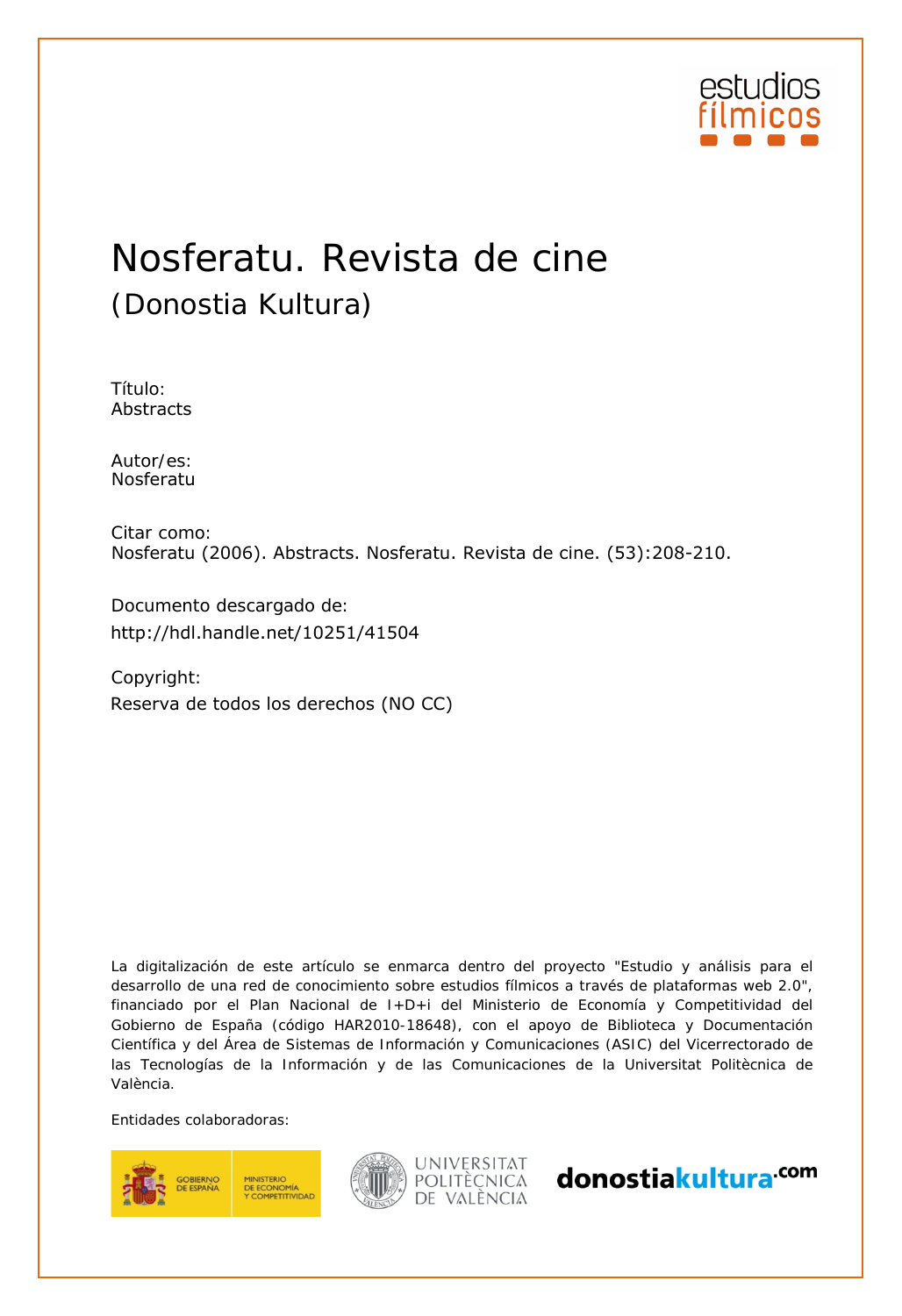# Abstracts



Carlos Losilla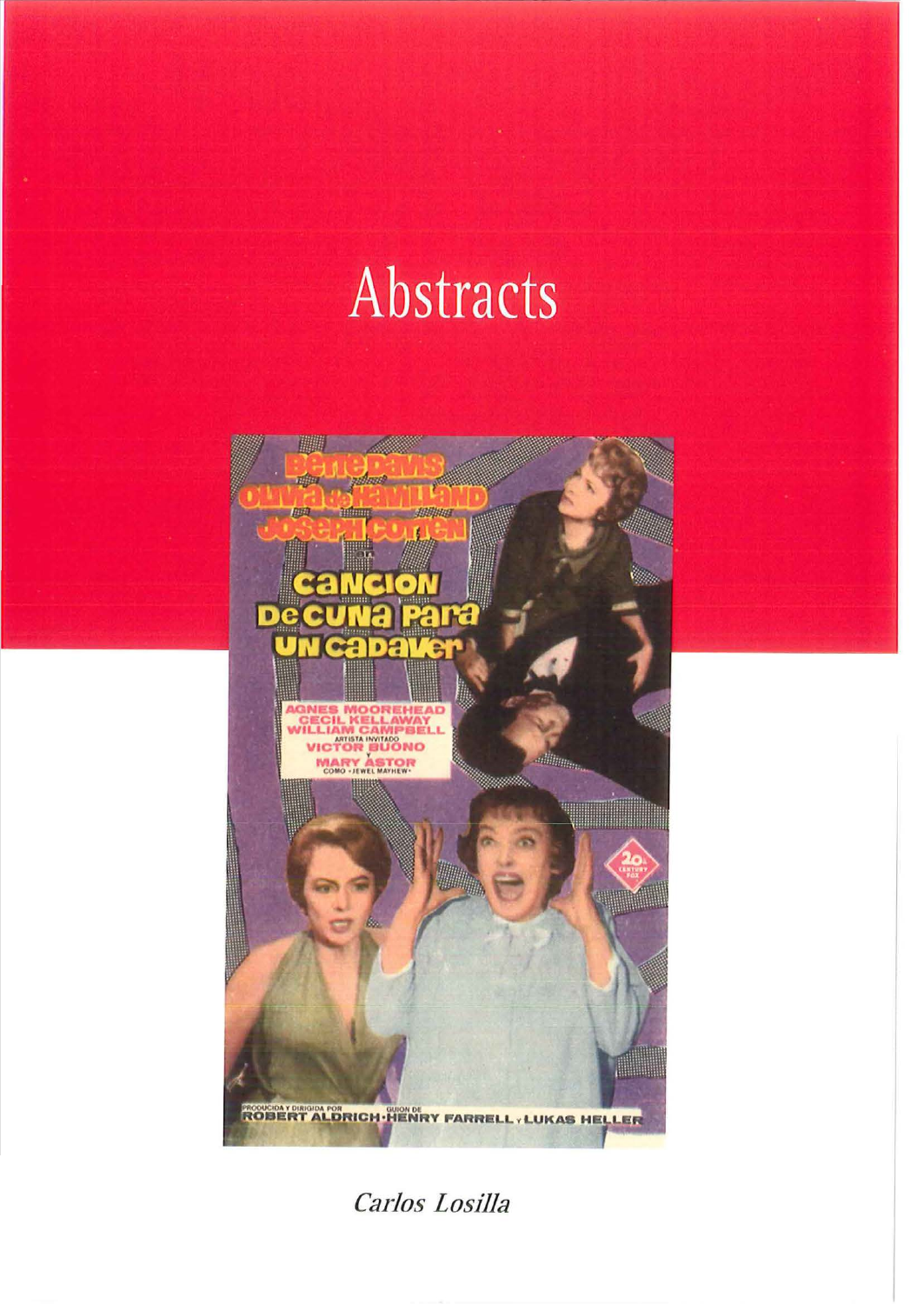# THE "GENERATION OF VIOLENCE" OF NORTH AMERICAN CINEMA José María Latorre

The conflicting historical framework in which the career of filmmakers like Aldrich, Brooks, Fleischer, Fuller, Mann, Ray and Siegel, without a doubt, conditioned its subsequent development and gave way to the birth of the so called "generation of violence". A generation in which, as the article analyzes thoroughly, there are many differences between its components, as well as among their successors and among several of their peers that also dealt with the theme of violence in their movies. All are subjects of the present number, in which its work and some of its most symbolic films are analysed with detail, due to its foundational character and its special significance.

# RICHARD FLEISCHER, THE CAMERA'S GLANCE José María Latorre

After demonstrating the existing differences between Mann and Fleischer, the author stresses, as an essential characteristic in Fleischer's films, the head-on way in which their films confront violence, as well as the way in which he contemplates violence, in many cases, through the objects associated to it. Films like Compulsion (1959), The Girl in the Red Velvet Swing (1955) or Mandigo (1975) illustrate another of the more known sides of his filmmaking: the analysis of the consequences of violence, which the article associates after the topic of religion in several of the filmmakers' works. The nihilism of his last films, over the seventies, is the subject of the last section, which doesn't analyze the suicide of the central character in The New Centurions (1972) to demonstrate this change in a graphic manner.

# VIOLENCE IN SAMUEL FULLER'S FILMS. LIFE AND DEATH, IN A SINGLE WORD, EMOTION Aldo Viganò

Violence as the result of the objective looks of his characters and the actual narration, conceived as a type of chronicle of events. Violence as instigator and connector of the three genres (western, war films, thriller), that the filmmaker developed with the most success and accuracy. And right beside them, the living being as the centre of the filmmaker's concerns, always interested in showing life in action, life in motion, and by going further from the narrative point of view as well as the staging.

# VIOLENCE'S HORIZONS. THE CITIES, GOLD AND HEROES IN THE WESTERNS OF ANTHONY MANN Angel Quintana

Most of Anthony Mann's westerns revolve around the theme of violence, in which the United States' political and social change is considered the driving force. Violence is anchored to the core of the individual and whose graphic nature centres on the Winchester 73 rifle, which provides the filmmaker with the film's name. From this starting point, the article analyzes, through his repertoire of westerns, the role that violence plays in the cities' evolutionary process and contrasts the individual ambition that stimulates the heroes, individuals in constant conflict with themselves, and their surroundings, that, in addition, usually have a dark past. The examples are many and the author focuses on bringing to light the most important cases, among others, through the central characters in Man of the West (1958), The Far Country (1955) and Bend of the River (1952).

# **ROBERT ALDRICH** Renato Venturelli

Chronologically, the author sheds light on, firstly, the root of violence's conception in Aldrich's films (more physical and vocal than psychological) to later pass on to analyze the first phase of his work, which emerged between the years 1954 and 1956, with Kiss Me Deadly (1955) being the most important film of this period. The author continues his route through the filmmaker's filmography, highlighting Ten Seconds to Hell (1959) as the most important film he has directed during his period outside of

Hollywood, to later examine in more detail his films of the seventies, after the change brought by his return to the United States with films such as What Ever Happened to Baby Jane? (1962) and The Dirty Dozen (1967), drawing attention to the quality of these last films in which, twenty years later, he returns to the violence of the fifties.

# AN INTRUDER AMONG US. THE STRANGE CASE OF **RICHARD BROOKS** Hilario J. Rodríguez

As if outlining Richard Brooks' biography through his work, the author examines his filmography by organizing the filmmaker's thematic groups according to each film's plot. Thus the article introduces us to the director's apparently happy childhood to show us later his lack of faith in journalism and his extremely important work as a film noir scriptwriter under the command of other directors. Immediately after, the author points out the two important secondary contributions to the genre; Deadline USA (1952) and In Cold Blood (1967) and reviews the filmmaker's unclassifiable westerns, dedicating the last part to the examination, through films like The Happy Ending (1969) and Looking for Mr. Goodbar (1977), of his matrimonial relationship with Jean Simmons and the moral ambiguity of his films, which was the cause of his downfall in Europe as well as in the United States.

# THE FIGURE OF VIOLENCE IN NICHOLAS RAY'S FILMS José Enrique Monterde

Is Nicholas Ray Cinema, as Godard stated? On the initial doubt, the writer examines the treatment of violence in Ray's films, that, according to him, is neither visual nor narrative (in contrast to the other colleagues of his generation), but rather appears, generally, to be disregarded. The authors of the violence are, by the most part, characters that commit acts of violence through their professions or their criminal activities, just as the author points out on analyzing films like Knock on Any Door (1948), Party Girl (1958) or Johnny Guitar (1954). From the study of these and the rest of his filmography, the author deduces that in Ray's films four different forms of violence can be identified (juvenile, social, institutional and personal), the characters and adaptation are analyzed in the last part of the text while the question remains: is Nicholas Ray Cinema?

# DON SIEGEL. A MINEFIELD

Quim Casas

A hasty review of Donald Siegel's path opens this article, which stresses, firstly, the quality of his first works, from films such as Duel at Silver Creek (1952), Flaming Star (1960), The Lineup (1958) and a war film like Hell Is for Heroes (1961). Quality which contrasts with many poorer later films, whose shortcomings are also highlighted in relation to the evolution of the director's career. Finally, after a short mention of another series of notable films inspired by novels, such as The Killers (1964), The Gun Runners (1958) or The Hanged Man (1964), that covers a new era in his filmography, the author analyzes four of his films -Private Hell 36 (1954), Invasion of the Body Snatchers (1956), The Killers (1964) and Madigan (1968)in a detailed manner, showing the uniqueness of each, whether it be in the genre of film noir, science fiction or his connection with television.

# THE BALAD OF THE WILD GROUP Tino Pertierra

From the spontaneous and ingenious director of Apache (1954) to the disillusionment of Ulzana's Raid (1972), Aldrich's career has slipped often on the arid terrain of the western. Others have also travelled over this rocky terrain, Brooks with The Professionals (1966), Fleischer's Bandido! (1956), Fuller with Yuma (1956) and, above all, Forty Guns (1957), as well as Ray and Siegel, authors of various unequal and noteworthy westerns. The author quickly reviews them all and emphasizes the most outstanding characteristics of each of those films, using a remarkably impressive style and language.